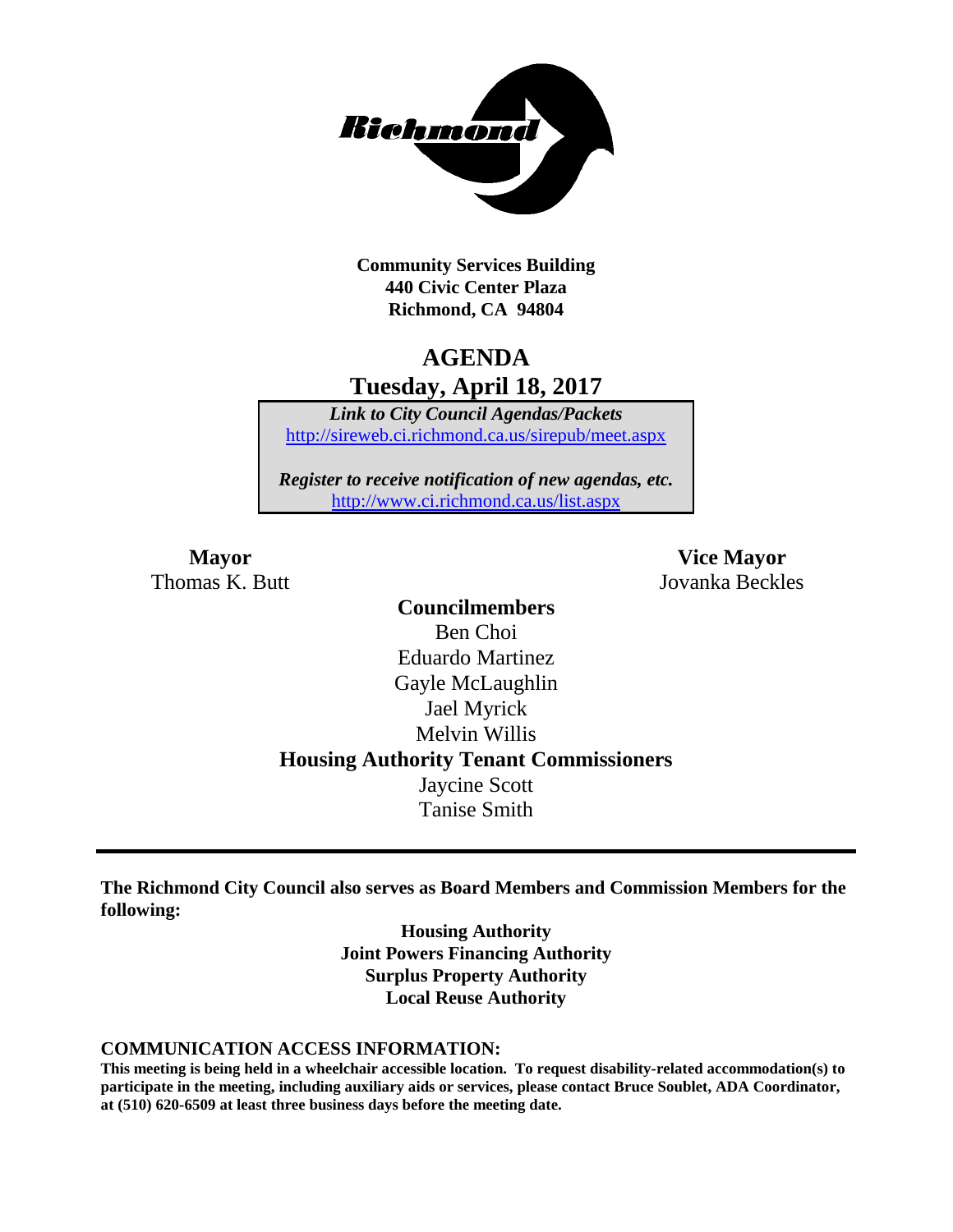# **MEETING PROCEDURES**

The City of Richmond encourages community participation at its City Council meetings and has established procedures that are intended to accommodate public input in a timely and time-sensitive way. As a courtesy to all members of the public who wish to participate in City Council meetings, please observe the following procedures:

**PUBLIC COMMENT ON AGENDA ITEMS:** Anyone who desires to address the City Council on items appearing on the agenda must complete and file a pink speaker's card with the City Clerk **prior** to the City Council's consideration of the item. Once the City Clerk has announced the item, no person shall be permitted to speak on the item other than those persons who have submitted their names to the City Clerk. Your name will be called when the item is announced for discussion. **Each speaker will be allowed up to TWO (2) MINUTES to address the City Council on NON-PUBLIC HEARING items listed on the agenda. Speakers are allowed up to THREE (3) minutes on PUBLIC HEARING items.**

**OPEN FORUM FOR PUBLIC COMMENT:** Individuals who would like to address the City Council on matters not listed on the agenda or on items remaining on the consent calendar may do so under Open Forum. All speakers must complete and file a pink speaker's card with the City Clerk **prior** to the commencement of Open Forum. The amount of time allotted to individual speakers shall be determined based on the number of persons requesting to speak during this item. **The time allocation for each speaker will be as follows:** 15 or fewer speakers, a maximum of 2 minutes; 16 to 24 speakers, a maximum of 1 and one-half minutes; and 25 or more speakers, a maximum of 1 minute.

#### **SPEAKERS ARE REQUESTED TO OCCUPY THE RESERVED SEATS IN THE FRONT ROW BEHIND THE SPEAKER'S PODIUM AS THEIR NAME IS ANNOUNCED BY THE CITY CLERK.**

**CONSENT CALENDAR:** Consent Calendar items are considered routine and will be enacted, approved or adopted by one motion unless a request for removal for discussion or explanation is received from the audience or the City Council. A member of the audience requesting to remove an item from the Consent Calendar must first complete a speaker's card and discuss the item with a City staff person who has knowledge of the subject material, prior to filing the card with the City Clerk and **prior** to the City Council's consideration of Agenda Review. An item removed from the Consent Calendar may be placed anywhere on the agenda following the City Council's agenda review.

**CONDUCT AT MEETINGS:** Richmond City Council meetings are limited public forums during which the City strives to provide an open, safe atmosphere and promote robust public debate. Members of the public, however, must comply with state law, as well as the City's laws and procedures and may not actually disrupt the orderly conduct of these meetings. The public, for example, may not shout or use amplifying devices, must submit comment cards and speak during their allotted time, may not create a physical disturbance, may not speak on matters unrelated to issues within the jurisdiction of the City Council or the agenda item at hand, and may not cause immediate threats to public safety.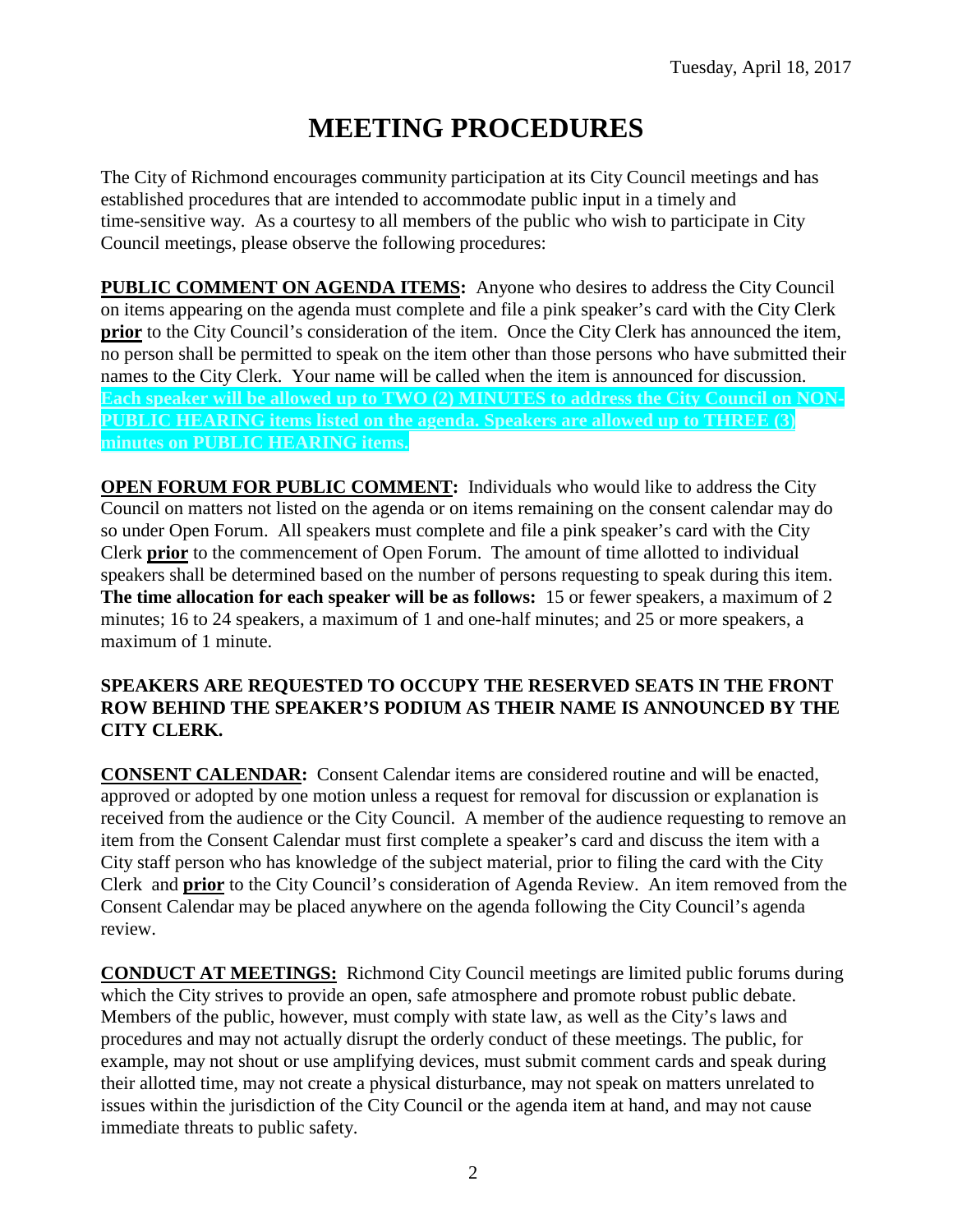**CITY HARASSMENT POLICY:** The City invites public comment and critique about its operations, including comment about the performance of its public officials and employees, at the public meetings of the City Council and boards and commissions. However, discriminatory or harassing comments about or in the presence of City employees, even comments by third parties, may create a hostile work environment, if severe or pervasive. The City prohibits harassment against an applicant, employee, or contractor on the basis of race, religious creed, color, national origin, ancestry, physical disability, medical condition, mental disability, marital status, sex (including pregnancy, childbirth, and related medical conditions), sexual orientation, gender identity, age or veteran status, or any other characteristic protected by federal, state or local law. In order to acknowledge the public's right to comment on City operations at public meetings, which could include comments that violate the City's harassment policy if such comments do not cause an actual disruption under the Council Rules and Procedures, while taking reasonable steps to protect City employees from discrimination and harassment, City Boards and Commissions shall adhere to the following procedures. If any person makes a harassing remark at a public meeting that violates the above City policy prohibiting harassment, the presiding officer of the meeting may, at the conclusion of the speaker's remarks and allotted time: (a) remind the public that the City's Policy Regarding Harassment of its Employees is contained in the written posted agenda; and (b) state that comments in violation of City policy are not condoned by the City and will play no role in City decisions. If any person makes a harassing remark at a public meeting that violates the above City policy, any City employee in the room who is offended by remarks violating the City's policy is excused from attendance at the meeting. No City employee is compelled to remain in attendance where it appears likely that speakers will make further harassing comments. If an employee leaves a City meeting for this reason, the presiding officer may send a designee to notify any offended employee who has left the meeting when those comments are likely concluded so that the employee may return to the meeting. The presiding officer may remind an employee or any council or board or commission member that he or she may leave the meeting if a remark violating the City's harassment policy is made. These procedures supplement the Council Rules and Procedures relating to disruption of orderly conduct at Council meetings.

Any law enforcement officer on duty or whose service is commanded by the presiding officer shall be Sergeant-at-Arms of the Council meetings. He/she, or they, shall carry out all orders and instructions given by the presiding officer for the purpose of maintaining order and decorum at the Council meetings (City Council Rules of Procedure and Order Section III F, RMC Section 2.12.030).

**\*\*\*\*\*\*\*\*\*\*\*\*\*\*\*\*\*\*\*\*\*\*\*\*\*\*\*\*\*\*\*\*\*\*\*\*\*\*\*\*\*\*\*\*\*\*\*\*\*\*\*\*\*\*\*\*\*\***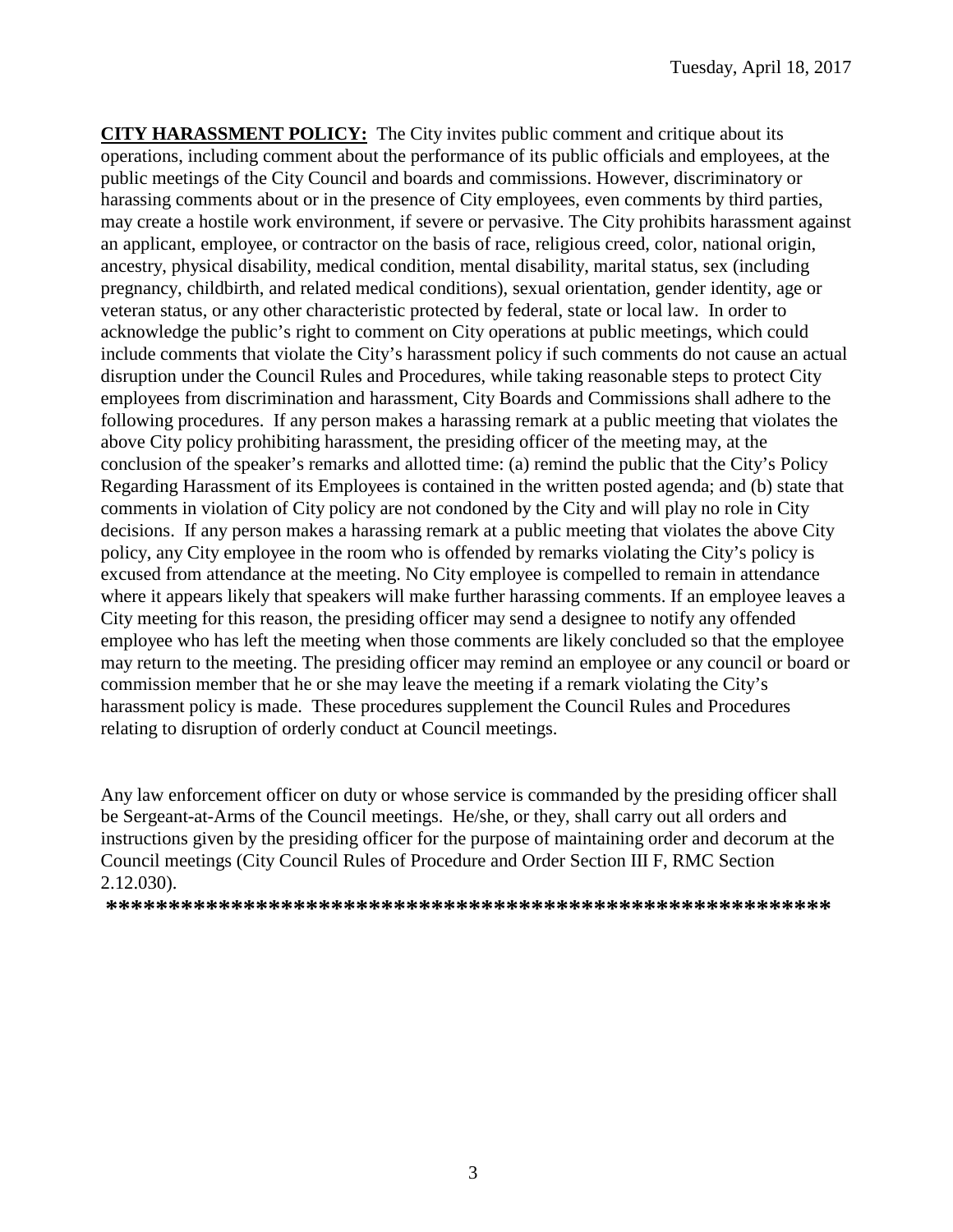# **REGULAR MEETING OF THE RICHMOND CITY COUNCIL**

6:30 p.m.

- **A. PLEDGE TO THE FLAG**
- **B. ROLL CALL**
- **C. STATEMENT OF CONFLICT OF INTEREST**
- **D. AGENDA REVIEW**
- **E. REPORT FROM THE CITY MANAGER**
- **F. OPEN FORUM FOR PUBLIC COMMENT**

#### **G. CITY COUNCIL CONSENT CALENDAR**

- **G-1.** APPROVE a contract with First Student Inc. to provide bus transportation services to the City of Richmond Community Services Department for 2017 summer camp excursions, in an amount not to exceed \$15,000, and for a sevenmonth term beginning June 1, 2017, and ending December 31, 2017 - Community Services Department (Rochelle Monk 620-6511).
- **G-2.** APPROVE a contract with the non-profit Rising Sun Energy Center to employ and train local youth to install energy efficiency and water conservation measures for residences for a total amount not to exceed \$25,000 and for a term ending December 31, 2017 - City Manager's Office (Bill Lindsay 620-6512/Adam Lenz 620-5537).
- **G-3.** ADOPT a resolution authorizing the city manager to execute all documents on behalf of the City of Richmond in support of the renewal of the Downtown Richmond Property and Business Improvement District - City Manager's Office (Bill Lindsay/Janet Johnson 620-6512).
- **G-4.** APPROVE actions to update the Citizens Police Review Commission; APPOINT Carol Hegstrom, new appointment, seat #3, term expiration April 18, 2020 - Office of the Mayor (Mayor Tom Butt 620-6503).
- **G-5.** APPROVE actions to update the Workforce Development Board; APPOINT Jack Welsh, new appointment, seat #25, term expiration March 1, 2020 - Office of the Mayor (Mayor Tom Butt 620-6503).
- **G-6.** APPROVE actions to update the Design Review Board; APPOINT Tom Leader, re-appointment, seat #5, term expiration March 17, 2019 - Office of the Mayor (Mayor Tom Butt).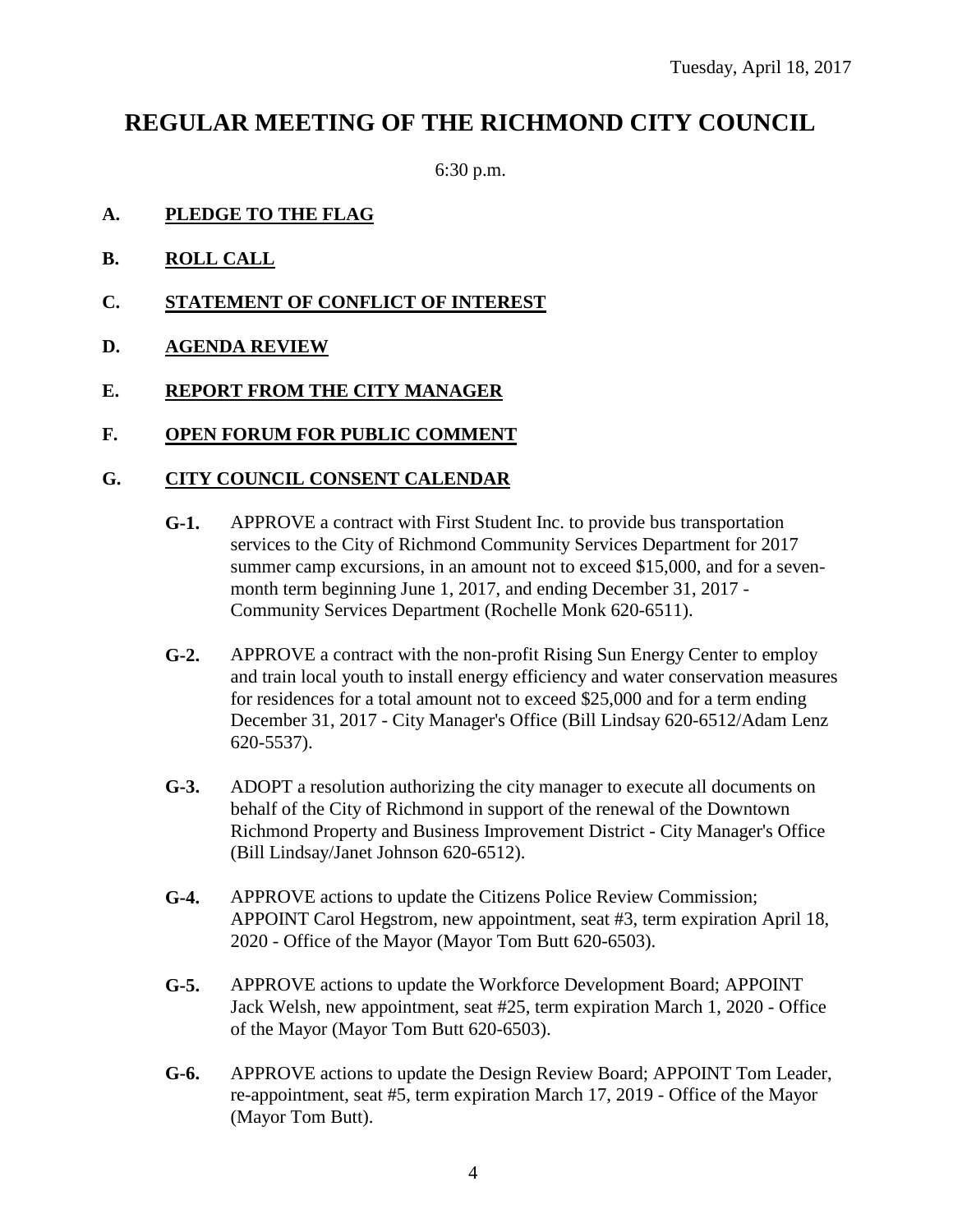- **G-7.** PROCLAMATION declaring April 22, 2017, as Earth Day in the City of Richmond - Office of the Mayor (Mayor Tom Butt 620-6503).
- **G-8.** APPROVE the sole source purchase of Globe firefighter personal protective equipment through L.N. Curtis & Sons, the exclusive distributor of Globe Manufacturing protective clothing, for a cost of \$162,000 over a three-year period ending June 30, 2019 - Fire Department (Chief Adrian Sheppard 307- 8041).
- **G-9.** APPROVE the purchases of a thermal imaging camera for the Hazardous Materials Unit and ten Scott face masks and voice amplifiers for new firefighters from Industrial Safety Supply, Corp. in the amount of \$12,419.07 - Fire Department (Chief Adrian Sheppard 307-8041).
- **G-10.** APPROVE the contract with Jordan Consulting & Investigations to conduct preemployment background investigations for firefighter recruits at a cost not to exceed \$30,000 over a three-year period - Fire Department (Chief Adrian Sheppard 307-8041).
- **G-11.** ADOPT an ordinance (second reading) adding Chapter 11.46 of Article XI of the City of Richmond Municipal Code establishing regulations concerning the use of unmanned aircraft systems (drones) in Richmond - Police Department (Chief Allwyn Brown 621-1802).
- **G-12.** APPROVE a Voluntary Collection Agreement with Airbnb, Inc. for the collection of Transient Occupancy Tax owed by its users to Richmond pursuant to Richmond Municipal Code Chapter 7.88 - Finance Department (Belinda Warner/Antonio Banuelos 620-6741).
- **G-13.** APPROVE a first amendment to the contract with Public Resources Advisory Group to provide financial advisory services, increasing the contract amount by \$100,370 for a new contract total of \$250,370 - Finance Department (Belinda Warner/Latha Ravinder 620-6739).
- **G-14.** ADOPT a resolution permitting the City of Richmond to reimburse certain expenditures of the Wastewater Enterprise from the proceeds of long-term bonds - Finance Department (Belinda Warner/Latha Ravinder 620-6739).
- **G-15.** APPROVE the minutes of the March 21 and March 28, 2017, regular meetings of the Richmond City Council - City Clerk's Office (Pamela Christian 620-6513).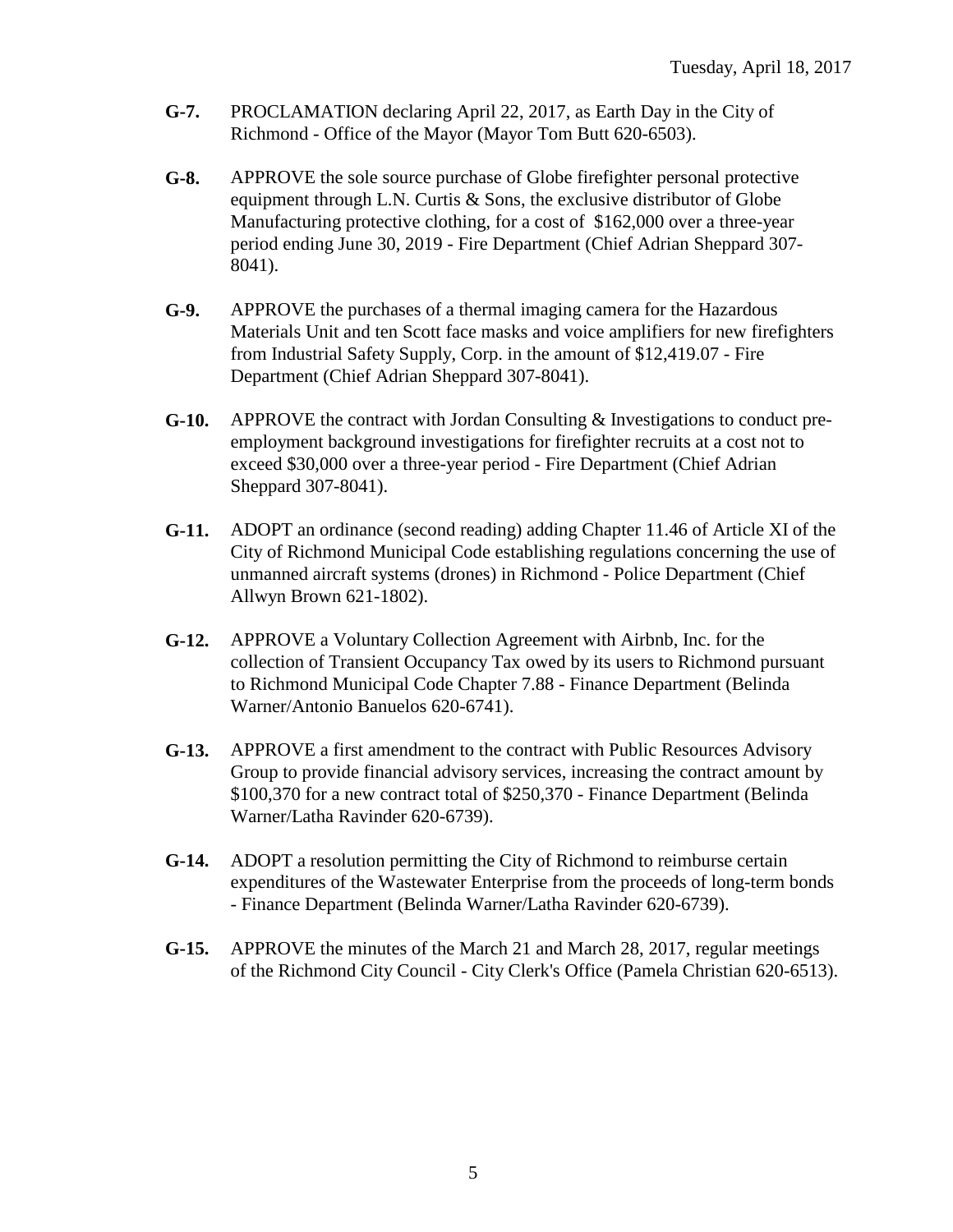- **G-16.** APPROVE an amendment to the grant-funded contract with Groundwork Richmond for community outreach, training, project management, tree-planting, tree inventory, data collection and maintenance related to the "Ten Thousand Trees 2.0" project, increasing the contract amount by \$75,000 for a total amount not to exceed \$449,000, while maintaining the initial expiration of December 31, 2017 - Department of Infrastructure and Maintenance Operations (Tim Higares 231-3008).
- **G-17.** APPROVE a contract with Applied Landscape Materials, Inc. to install blown-in engineered wood fiber safety surfacing that is compliant with applicable American Society for Testing and Materials (ASTM) and Consumer Product Safety Commission standards at the Nicholl Park playground in an amount not to exceed \$21,933.98. The contract term will be from April 19, 2017, to June 30, 2017 - Infrastructure Maintenance and Operations Department (Tim Higares 231- 3008).
- **G-18.** APPROVE a contract with First Serve Production, Inc. for completion of tennis court resurfacing at Nicholl Park, in an amount not to exceed \$12,888.00, and for a term from April 19, 2017 to September 30, 2017 - Infrastructure Maintenance and Operations Department (Tim Higares 231-3008).
- **G-19.** APPROVE a contract with Remediation Risk Management, Inc. (RRM, Inc.) for activities related to the assessment, monitoring and reporting of soil and groundwater conditions in and adjacent to the City of Richmond's Corporation Yard, as required by the Regional Water Quality Control Board, in an amount not to exceed \$75,000 over three-years with a maximum of \$25,000 per budget year for fiscal years 2016/17, 2017/18, and 2018/19 - Department of Infrastructure Maintenance and Operations (Dee Karnes 231-3044/Tim Higares 620- 6508/Craig Murray 307-8188).
- **G-20.** APPROVE an emergency contract with, and associated payment to, NEMA Construction to supply and install twenty-six (26) LED overhead pool light fixtures at the Richmond Plunge in an amount not to exceed \$36,400 - Department of Infrastructure Maintenance and Operations (Tim Higares 620- 6508).
- **G-21.** ADOPT a resolution approving the filing of a proposal for \$823,033 in funding from the urban forestry grant program entitled, "Green Trees for the Golden State," as provided through the California Greenhouse Gas Reduction Fund and/or U.S. Department of Agriculture Forest Service Federal Funds - Infrastructure Maintenance and Operations Department (Tim Higares 231-3008).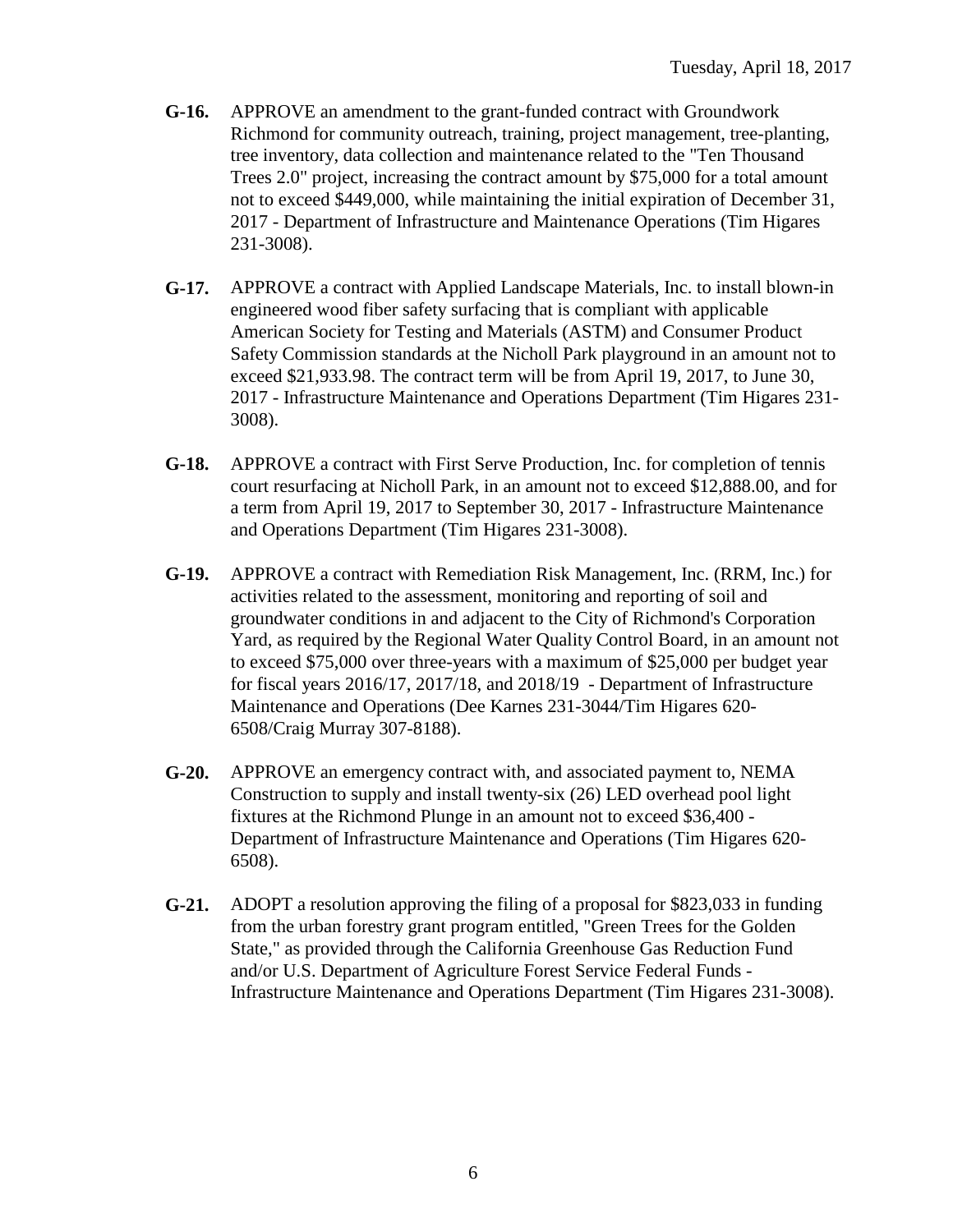- **G-22.** ADOPT a resolution related to the development of the "Bottoms Property Residential Project" of Shea Homes, LP (1) authorizing a Right of Entry and Easement Agreement for a new driveway as a secondary ingress/egress at Canal Boulevard; and (2) accepting a Grant of Public Access Easement from Shea Homes, LP, and terminating the existing roadway easement recorded September 24, 2008 - Engineering and Capital Improvement Projects (Yader Bermudez 774- 6300/Steven Tam 307-8112).
- **G-23.** ADOPT a resolution approving the Final Map for Subdivision [9422], "Bottoms Property," authorizing the City to enter a Subdivision Improvement Agreement with the developer, Shea Homes LP, a California Limited Partnership, and authorizing the recording thereof - Engineering and Capital Improvement Projects (Yader Bermudez 774-6300/Steven Tam 307-8112). **This item was continued from the March 21 and April 4, 2017, meetings.**
- **G-24.** APPROVE payments for emergency landslide investigation and design (NCE), project management (Mack5), construction inspection and construction services (Questa), and construction services (O.C. Jones) arising out of the Via Verdi Drive landslide in an aggregate amount not to exceed \$1,600,000.00 - Engineering and Capital Improvement Projects (Yader Bermudez 774-6300).
- **G-25.** ADOPT a resolution renewing and continuing the local emergency on Rifle Range Road due to landslide damage, which was first adopted by the City Council on March 7, 2017 - Engineering and Capital Improvement Projects Department (Yader Bermudez 774-6300).
- **G-26.** ADOPT a resolution renewing and continuing the local emergency on Via Verdi due to landslide damage, which was first adopted by the City Council on February 28, 2017 - Engineering and Capital Improvement Projects Department (Yader Bermudez 620-5478).
- **G-27.** APPROVE an amendment to the existing on-call construction management and inspection services contracts with three Richmond-based consulting firms (The Hanna Group, BKF Engineers, and Ghirardelli Associates), in an amount not to exceed \$600,000 each, for a total not to exceed an amount of \$1,200,000 each, and extending the term of their agreements to February 16, 2020 - Engineering and Capital Improvement Projects (Yader Bermudez 774-6300/Tawfic Halaby 621-1612).
- **G-28.** APPROVE a contract with East Bay Center for the Performing Arts (EBCPA) to support ongoing performing arts programs and collaborations with the City in an amount not to exceed \$55,000. Contract dates are February 13, 2017, to December 29, 2017 - Library and Cultural Services Department (Michele Seville 620-6952/Katy Curl 620-6554).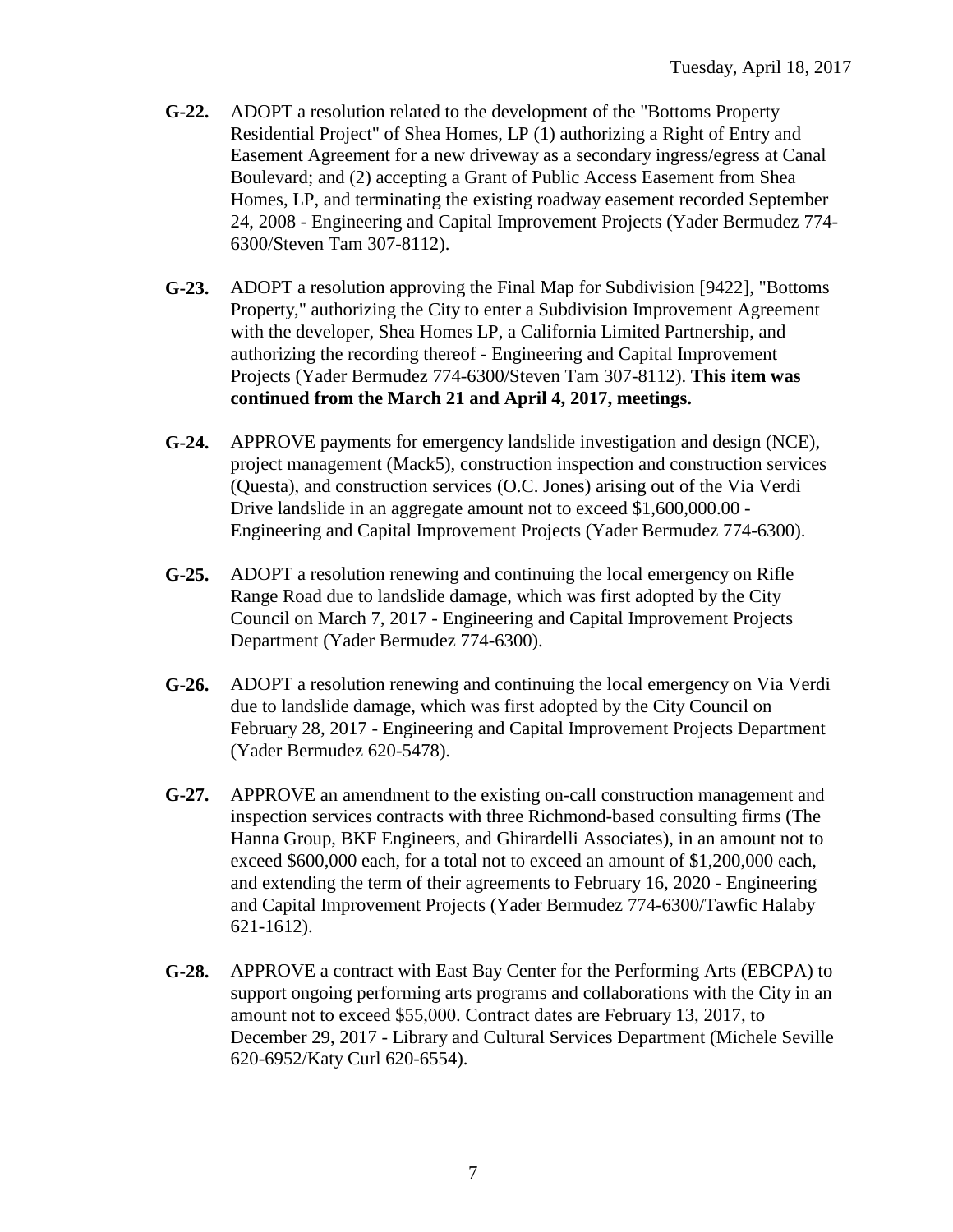**G-29.** APPROVE a contract with Nurturing Independence through Artistic Development (NIAD) to support ongoing art programs and collaborations with the City in an amount not to exceed \$55,000. Contract dates are February 13, 2017, to December 29, 2017 - Library and Cultural Services Department (Katy Curl 620-6554/Michele Seville 620-6952).

## **H. PUBLIC HEARINGS**

**H-1. CONTINUED to May 2, 2017**, the matter to consider an appeal, filed by Jacqueline Smart Steinberg, of the Planning Commission's decision on PLN16- 366, conditional approval of a Conditional Use Permit modification to add three new panel antennas and three radio remote units on the rooftop of an existing building located at 5221 Central Avenue - Planning and Building Services Department (Richard Mitchell 620-6706). **This item was continued from the April 4, 2017, meeting.**

# **I. RESOLUTIONS**

**I-1.** ADOPT a resolution in support of Senate Bill 562 (Lara & Atkins), the Healthy California Act, that would establish a comprehensive universal single-payer health care coverage program and DIRECT staff to send copy of the resolution and a cover letter to State legislators, Assemblymember Tony Thurmond and State Senator Nancy Skinner to urge them to stand in support of the Healthy California Bill - Councilmember Gayle McLaughlin (620-5431), Vice Mayor Jovanka Beckles (620-6568), and Mayor Tom Butt (620-6503).

## **J. ORDINANCES**

- **J-1.** INTRODUCE an ordinance (first reading) amending Richmond Municipal Code Chapter 9.52 entitled "Community Noise Ordinance" to regulate the use of a compressor on a stationary refrigerated semitrailer or shipping container, the operation of a vehicle or equipment with an audible warning device, and the idling of diesel trucks, or the operation of gas, gasoline, or diesel-powered auxiliary power units between the hours of 9:00 p.m. and 7:00 a.m. - Office of the Mayor (Mayor Tom Butt 620-6503) and Councilmember Gayle McLaughlin (620-5431).
- **J-2.** ADOPT an ordinance (second reading) amending Richmond Municipal Code Chapter 9.52 entitled "Community Noise Ordinance" to prohibit the use of a compressor on a stationary refrigerated semitrailer or shipping container within 1,250 feet from an inhabited residential structure between the hours of 9:00 p.m. and 7:00 a.m. - Mayor Tom Butt (620-6503) and Councilmember Gayle McLaughlin (620-5431).